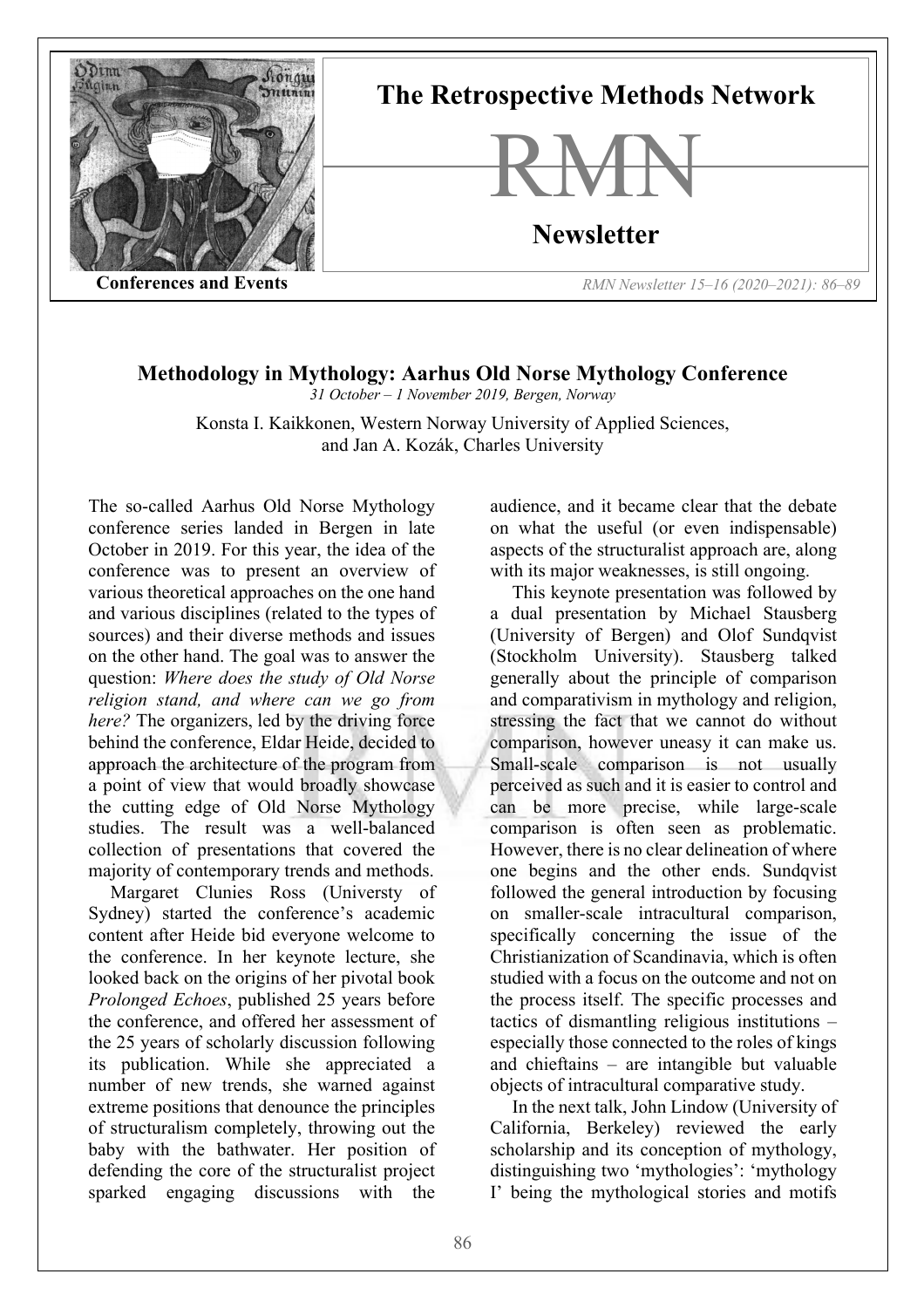coming from the studied culture itself, and 'mythology II' ('mythography') being the 'science of myths', performed by the scholars. Lindow brought up some of the typical features of early scholarship – for example, the primary focus on texts, as a result of which religion was equated with mythology (as in the case of Jacob Grimm). Early mythologists tended to aim at producing coherent mythologies, and were in this respect not so far away from medieval scholars like Snorri Sturluson.

The next session started with Sophie Bønding's (National Museum of Denmark) presentation on the usefulness of typologies of religion. She outlined two widely used typologies: the two-fold typology of Jan Assmann (primary/secondary religion) and the three-fold typology of Robert Neally Bellah (tribal/archaic/axial religion) and argued that certain features are associated with certain types (for example, a textual canon with axial religions, but it is usually absent from nonaxial religions). It thus makes sense to ask questions and search for features that are in accordance with the type. Typology thus helps us eliminate useless searches for features belonging to different types of religion, according to her.

Simon Nygaard (Aarhus University) followed with a presentation based on a similar theoretical framework – Bellah's evolutionary typology of religion. The idea is that two historically unconnected societies of a similar environment, social structure and technological development can arrive at a similar type of religion and mythology via 'convergent evolution'. Nygaard presented a case study of pre-Christian Hawaii as compared with pre-Christian Scandinavia, and showed a series of analogies between these two societies and postulated a specific sub-type situated between 'tribal' and 'archaic' religion called 'chiefdom', which fits both Hawaii and Scandinavia.

The typological-comparative session was closed with a two-presenter paper by Luke John Murphy (University of Iceland) and Giulia Mancini (independent). Mancini chose the example of the goddesses Diana, Artemis and Skaði to show how comparison can be done by assessing both similarities and differences. While comparativism may often be used to focus only on similarities, Mancini's approach

resulted in presenting more differences. Murphy then followed with a comparison of household rituals in medieval England and Scandinavia, again assessing similarities sideby-side with differences. Both presenters then concluded with general observations on the pros and cons of comparisons of this sort.

Joonas Ahola (University of Helsinki) presented the audience with general questions of mythology research, approaching the topic from the perspective of Finland. Ahola was concerned with the fact that Finnish religion was constructed from later sources and analogies; he asked questions about the definitions of mythology and religion, as well as what was considered Christian or pre-Christian. He discussed how these definitions were constructed within theoretical frameworks by Finnish 19<sup>th</sup>century mythologists such as M.A. Castrén and later reinterpreted according to the perspectives of their successors.

The scholarly talks were followed by a musical performance by Einar Selvik of Wardruna. Selvik performed several examples of eddic poems turned into songs using various historical instruments including a harp and a ram-horn trumpet. He explained that he is well aware that we have no records of melodies from the Viking Age and that his interpretations have no claim to historicity. However, he showed that most of the instruments have certain specific features and their own musical 'logic', which at least puts constraint on the scope of the musician's creativity and grounds it in the physicality of the instruments themselves.

The next session started with a paper by Andreas Nordberg (Stockholm University), who discussed past scholarship of folklore and its relation to the study of mythology, with a focus on traditions connected to the 'last sheaf'. Nordberg remarked on the usual directions of comparisons which tended to go towards Finnic, Sámi, Vedic or Greek cultures, but not toward later folklore. He also singled out the famous Swedish folklorist Carl Wilhelm von Sydow, who interpreted large parts of folklore as a result of hallucinations and products of mental illnesses among the people.

The next speaker in the last session was Else Mundal (University of Bergen), who talked about *Vǫluspá*, stressing the fact that *Vǫluspá*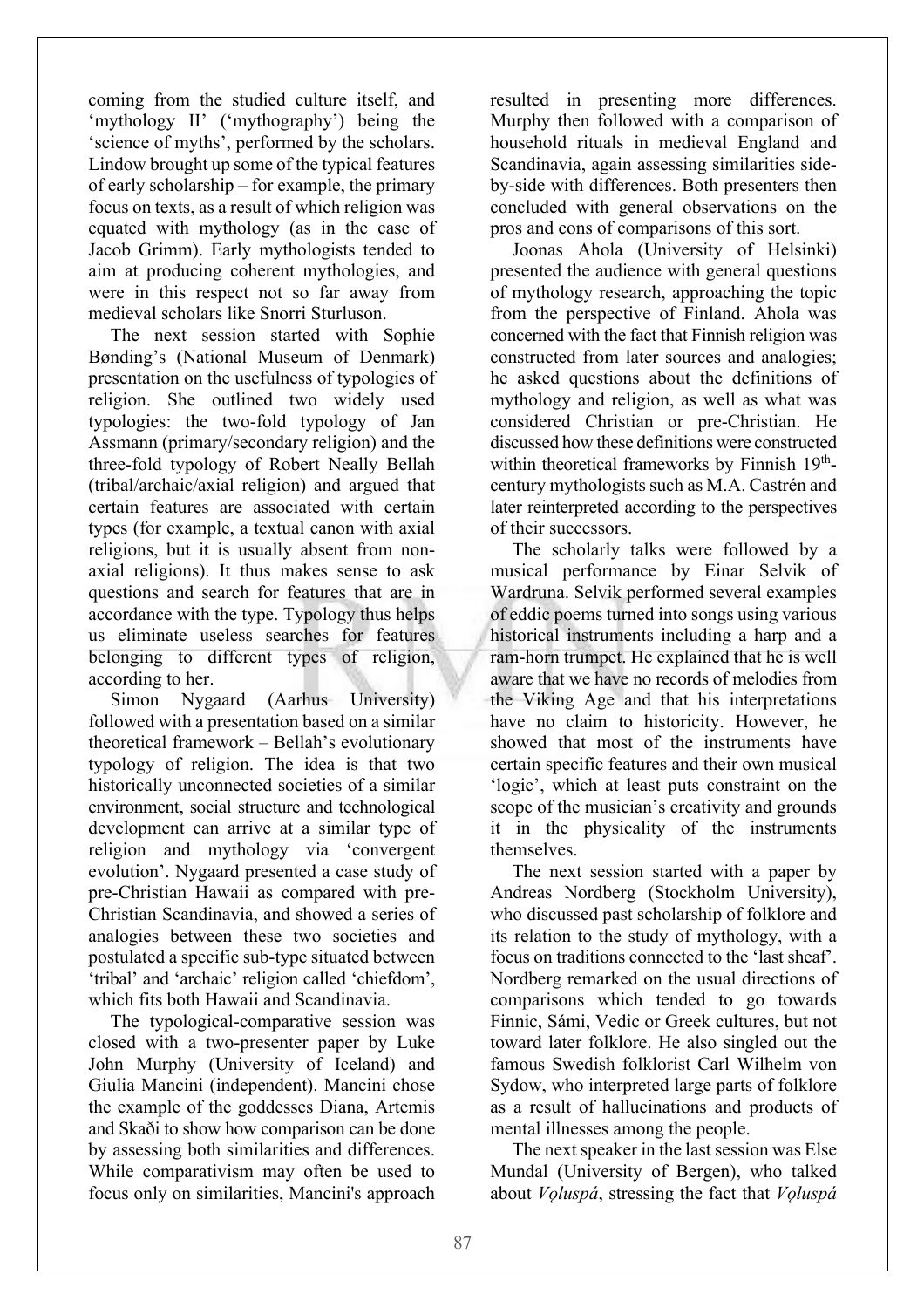is one of the most interpreted poems in the Old Norse corpus, but also raises more questions than others. She proposed two principles for analysis: genre and the relation between individual parts and the whole. One of the problems of the poem is its authorship and aim – who put the poem together? And for what reason? The poem seems to be partly inspired by Christian prophetic texts, but in the end provides a surprising structure of Old Norse cosmology.

The last speaker of the first day was Haukur Þorgeirsson (Árni Magnússon Institute), who talked about the dating of eddic poetry. The talk put questions of dating and oral memory into perspective by showing cases from other oral traditions, especially Ancient India, but also Classical Antiquity, stressing the fact that oral traditions can be both surprisingly good at preserving very old text but also always present themselves as ancient while containing layers from various eras. The layers can then be distinguished through the analysis of stylometric criteria: verse forms, formulas and other formal aspects.

The second day of the conference started with questions about interpretations when working with historical, mainly textual materials. Jens Peter Schjødt's (Aarhus University) talk on the interesting theme of absence in retrospective research materials opened the session. He brought the audience to ponder over the credibility of asking questions about the lack of material and asked whether it was possible to deduce certain aspects of Old Norse mythology from typological comparisons, despite them not being mentioned in the sources. Schjødt's discussion on *argumenta ex silentio* was an interesting opening for the day.

A presentation that sparked a lively discussion was given by Amy Franks (independent) and examined the possibilities of applying queer theory to Old Norse studies. Franks gave a short presentation of the premises of using queer theory in academic scholarship and then continued to discuss alternate approaches to certain aspects of Old Norse mythology, where using queer theory could reveal new interpretations that contest previously established ones.

Jan Kozák's (Charles University) presentation on the use of bodily metaphors and cognitive studies in interpretations of Old Norse mythology brought another new approach to the table. One of the main points of this presentation was to show that most myths about bodies in the eddic corpus can be classified into four types corresponding to the four 'master tropes': metaphor, metonymy, synecdoche and irony. Myths are so surreal, because they turn these tropes into stories and concrete attributes.

Following Kozák's talk, three up-andcoming researchers presented their ideas for research projects in the form of posters. They held a short presentation on their projects and discussed them informally with more senior researchers.

The second session of the day was reserved for studies of performance and orality. Frog (University of Helsinki) began the session with his discussion of orality in mythological source texts. He discussed both kalevalaic and eddic poetry in terms of orality and performance in relation to the textual forms in which they are mostly analyzed. The questions of context and meaning in oral vs. written sources were taken up in an in-depth analysis of verses and their oral performance. Going deeper into the aspects of performance, Terry Gunnell (University of Iceland) provided the audience with an interesting reconstruction of how mythological poems were performed in Old Norse society. Similar themes to those in Frog's discussion emerged, and the analysis of texts without a consideration of their performative contexts was put into question in a productive manner in Gunnell's presentation.

The day's third session looked at diverse approaches to Old Norse studies. Pernille Hermann (Aarhus University) took the stage with a presentation on memory studies. She showed the audience a glimpse of how memory works in culture and how aspects of memory are visible in both Old Norse myths and the form in which they have been preserved, and how memory studies and Old Norse studies can benefit from each other. Her presentation highlighted how fundamental memory is to Old Norse studies, although it is an aspect often overlooked.

Pierre-Brice Stahl (Sorbonne University) was up next with an overview on how reception plays a great role in interpretations of